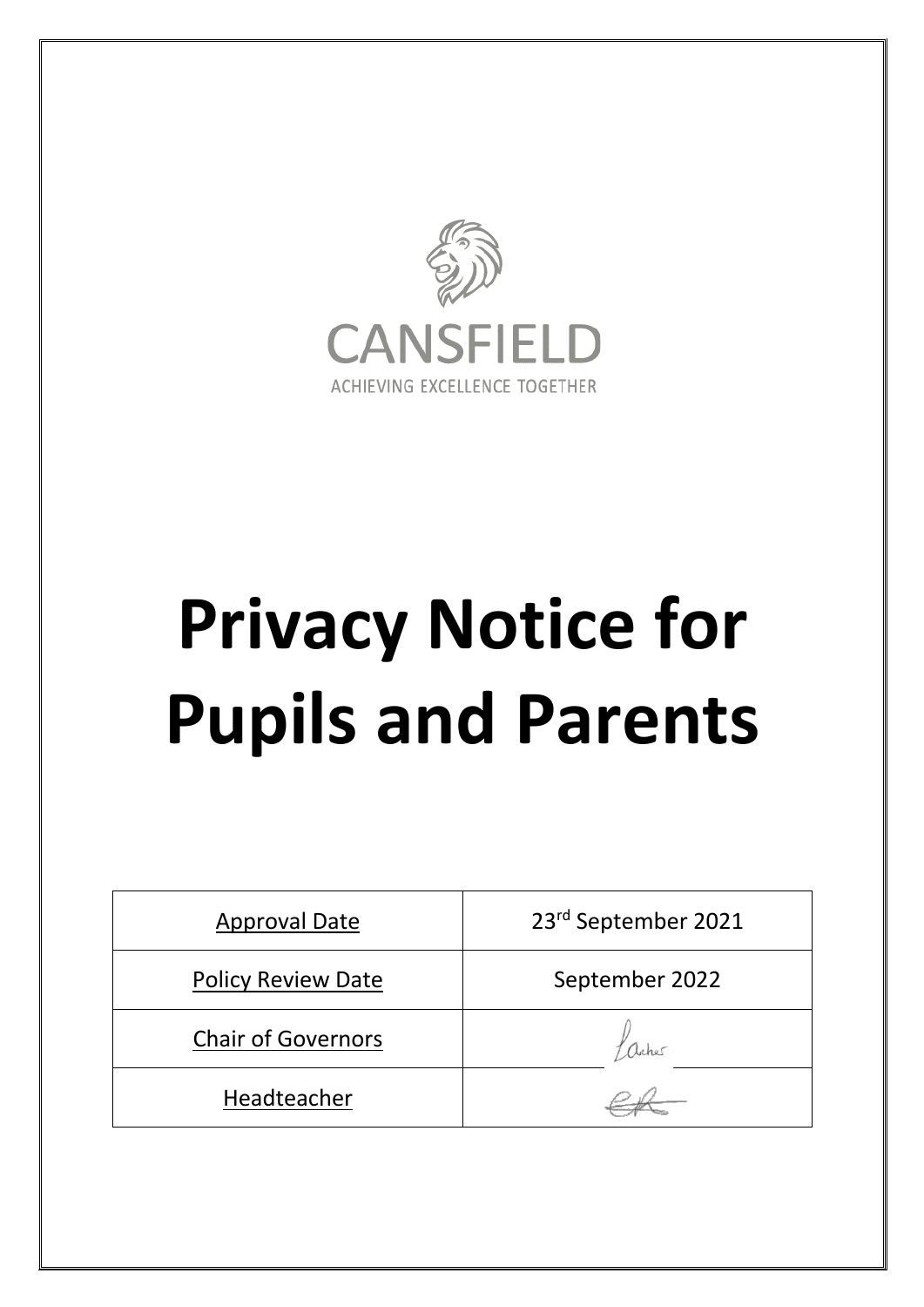Cansfield High School is committed to protecting the privacy and security of personal information. This privacy notice describes how we collect and use personal information about pupils, in accordance with the General Data Protection Regulation (GDPR), section 537A of the Education Act 1996 and section 83 of the Children Act 1989.

## **Who Collects This Information?**

Cansfield High School is a 'data controller'. This means that we are responsible for deciding how we hold and use personal information about pupils.

# **The Categories of Pupil Information That We Collect, Process, Hold and Share**

We may collect, store and use the following categories of personal information about you:

- Personal information such as name, pupil number, date of birth, gender and contact information;
- Emergency contact and family lifestyle information such as names, relationship, phone numbers and email addresses;
- Characteristics (such as ethnicity, language, nationality, country of birth and free school meal eligibility);
- Attendance details (such as sessions attended, number of absences and reasons for absence);
- Performance and assessment information;
- Behavioural information (including exclusions);
- Special educational needs information;
- Relevant medical information;
- Special categories of personal data (including biometric data, ethnicity, relevant medical information, special educational needs information);
- Images of pupils engaging in school activities, and images captured by the School's CCTV system;
- Information about the use of our IT, communications and other systems, and other monitoring information;

## **Collecting Information**

Whilst the majority of information you provide to us is mandatory, some of it is provided to us on a voluntary basis. In order to comply with the General Data Protection Regulation, we will inform you whether you are required to provide certain pupil information to us or if you have a choice in this. It is important that the personal information we hold about you is accurate and current. Please keep us informed if your personal information changes during your working relationship with us.

## **How We Use Your Personal Information**

We hold pupil data and use it for:

- Pupil selection (and to confirm the identity of prospective pupils and their parents);
- Providing education services and extra-curricular activities to pupils, and monitoring pupils' progress and educational needs;
- Informing decisions such as the funding of schools;
- Assessing performance and to set targets for schools;
- Safeguarding pupils' welfare and providing appropriate pastoral (and where necessary medical) care;
- Support teaching and learning;
- Giving and receiving information and references about past, current and prospective pupils, and to provide references to potential employers of past pupils;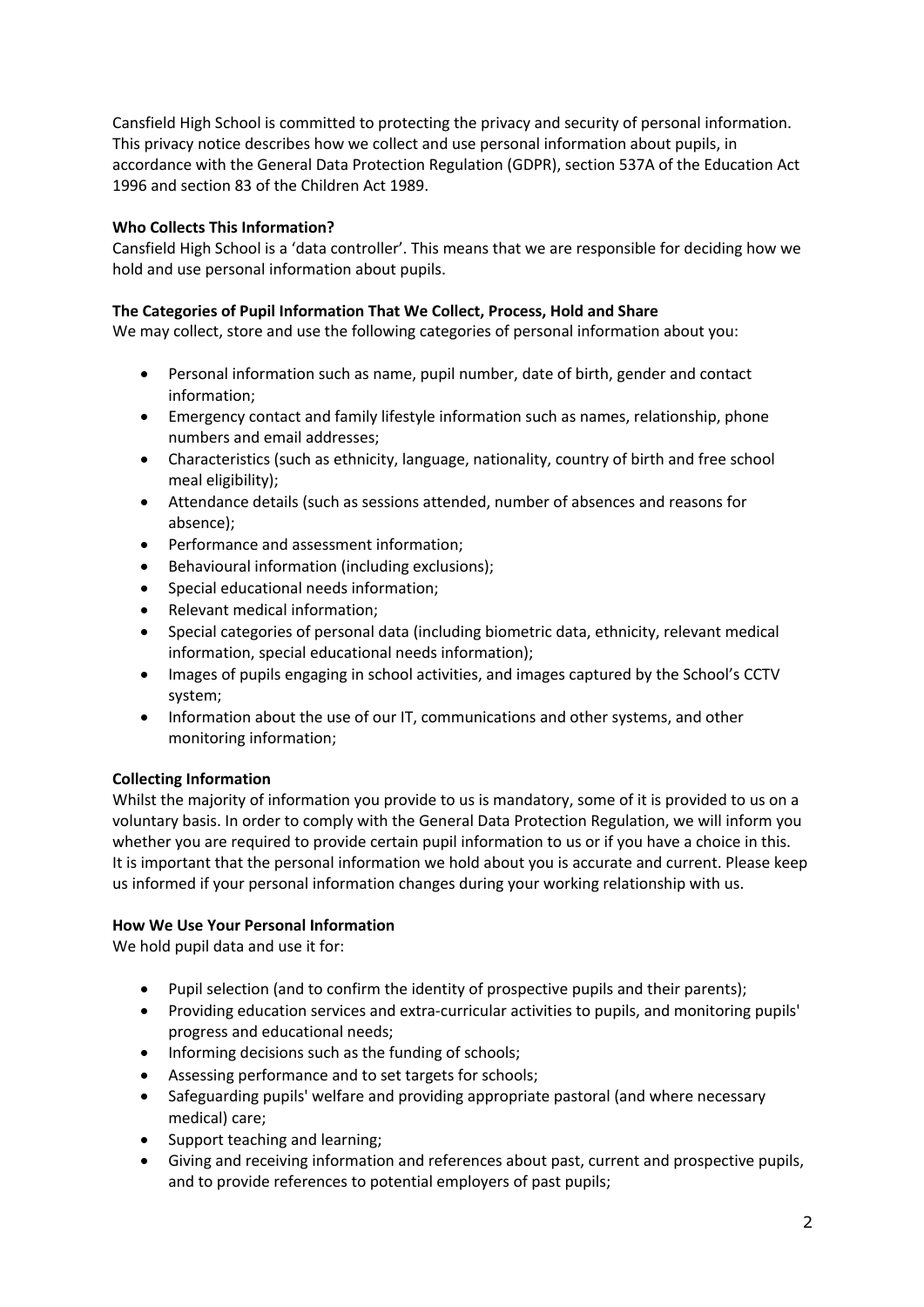- Managing internal policy and procedure;
- Enabling pupils to take part in assessments, to publish the results of examinations and to record pupil achievements;
- To carry out statistical analysis for diversity purposes;
- Legal and regulatory purposes (for example child protection, diversity monitoring and health and safety) and to comply with legal obligations and duties of care;
- Enabling relevant authorities to monitor the school's performance and to intervene or assist with incidents as appropriate;
- Monitoring use of the school's IT and communications systems in accordance with the school's IT security policy;
- Making use of photographic images of pupils in school publications, on the school website and on social media channels;
- Security purposes, including CCTV; and
- Where otherwise reasonably necessary for the school's purposes, including to obtain appropriate professional advice and insurance for the school.

# **The Lawful Basis on Which We Use This Information**

We will only use your information when the law allows us to. Most commonly, we will use your information in the following circumstances:

- Consent: the individual has given clear consent to process their personal data for a specific purpose;
- Contract: the processing is necessary for a contract with the individual;
- Legal obligation: the processing is necessary to comply with the law (not including contractual obligations);
- Vital interests: the processing is necessary to protect someone's life.
- Public task: the processing is necessary to perform a task in the public interest or for official functions, and the task or function has a clear basis in law; and
- The Education Act 1996: for Departmental Censuses 3 times a year. More information can be found at: https://www.gov.uk/education/data-collection-and-censuses-for-schools.

We need all the categories of information in the list above primarily to allow us to comply with legal obligations. Please note that we may process information without knowledge or consent, where this is required or permitted by law.

## **Sharing Data**

We may need to share your data with third parties where it is necessary. There are strict controls on who can see your information. We will not share your data if you have advised us that you do not want it shared unless it's the only way we can make sure you stay safe and healthy or we are legally required to do so. We share pupil information with:

- The Department for Education (DfE) on a statutory basis under section 3 of The Education (Information About Individual Pupils) (England) Regulations 2013;
- Ofsted;
- Youth support services under section 507B of the Education Act 1996, to enable them to provide information regarding training and careers as part of the education or training of 13- 19 year olds;
- Other Schools that pupils have attended/will attend;
- NHS;
- Welfare services (such as social services);
- Law enforcement officials such as police, HMRC;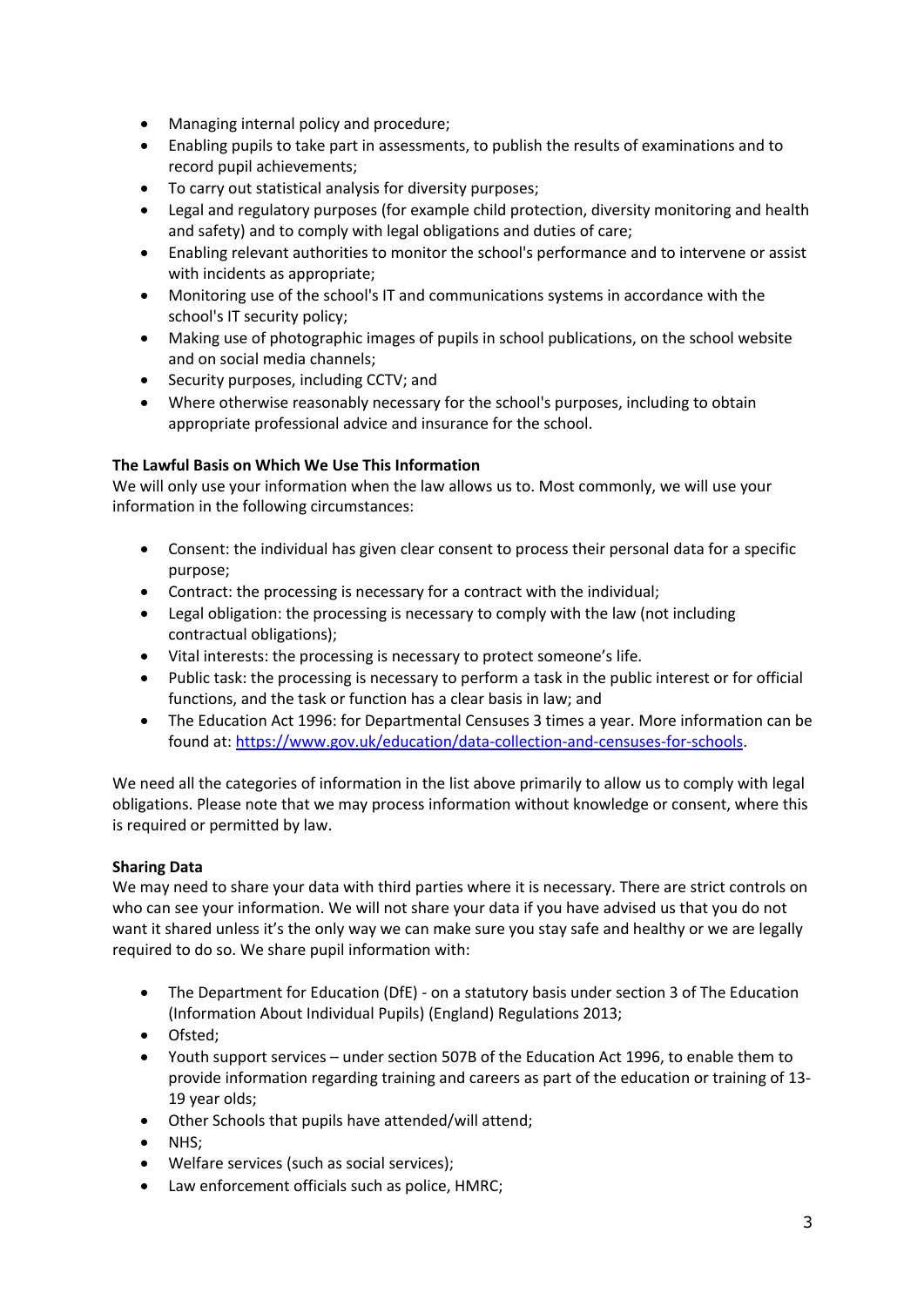- Local Authority Designated Officer;
- Professional advisors such as lawyers and consultants;
- Software companies, e.g. Cunninghams
- Support services (including insurance, IT support, information security); and
- The Local Authority.

Information will be provided to those agencies securely or anonymised where possible. The recipient of the information will be bound by confidentiality obligations, we require them to respect the security of your data and to treat it in accordance with the law. We may transfer your personal information outside the EU. If we do, you can expect a similar degree of protection in respect of your personal information.

### **Why We Share This Information**

We do not share information about our pupils with anyone without consent unless otherwise required by law. For example, we share student's data with the DfE on a statutory basis which underpins school funding and educational attainment. To find out more about the data collection requirements placed on us by the DfE please go to https://www.gov.uk/education/data-collectionand-censuses-for-schools.

#### **Storing Pupil Data**

The School keep information about pupils on computer systems and sometimes on paper. Except as required by law, the School only retains information about pupils for as long as necessary in accordance with timeframes imposed by law and our internal policy. If you require further information about our retention periods, please contact the Business Manager who can provide you with a copy of our policy.

#### **Automated Decision Making**

Automated decision making takes place when an electronic system uses personal information to make a decision without human intervention. We are allowed to use automated decision making in limited circumstances. Pupils will not be subject to automated decision-making, unless we have a lawful basis for doing so and we have notified you.

#### **Security**

We have put in place measures to protect the security of your information (i.e. against it being accidentally lost, used or accessed in an unauthorised way).

#### *Pupils aged 13+*

Once our pupils reach the age of 13, we also pass pupil information to our local authority and / or provider of youth support services as they have responsibilities in relation to the education or training of 13-19 year olds under section 507B of the Education Act 1996. We must provide the pupils name, the parents name(s) and any further information relevant to the support services role. This enables them to provide services as follows:

- youth support services
- careers advisers

A parent or guardian can request that only their child's name, address and date of birth is passed to their local authority or provider of youth support services by informing us. This right is transferred to the child / pupil once he/she reaches the age 16.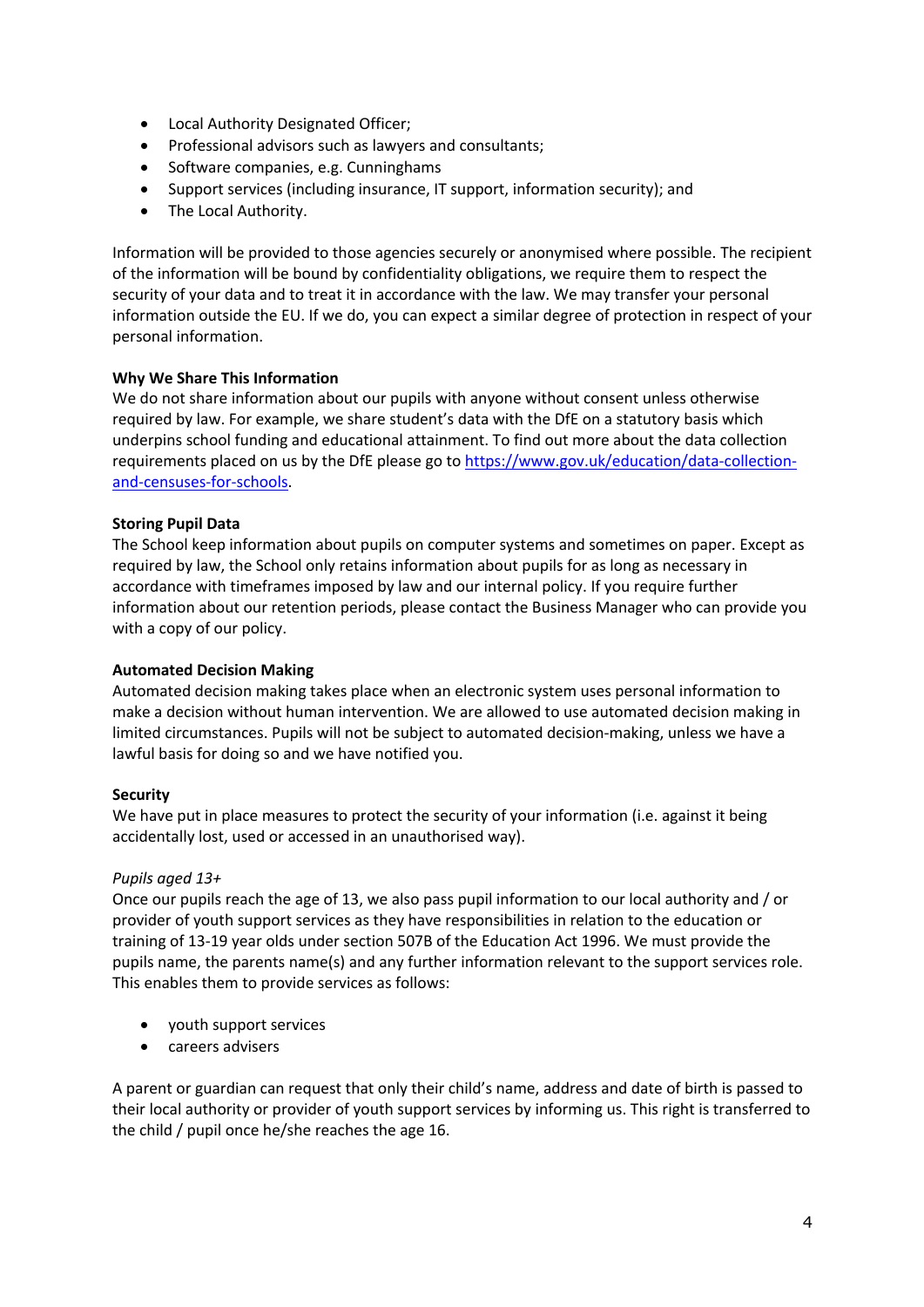## *Pupils aged 16+*

We will also share certain information about pupils aged 16+ with our local authority and / or provider of youth support services as they have responsibilities in relation to the education or training of 13-19 year olds under section 507B of the Education Act 1996. This enables them to provide services as follows:

- post-16 education and training providers
- youth support services
- careers advisers

## **The National Pupil Database**

The NPD is owned and managed by the Department for Education and contains information about pupils in schools in England. It provides invaluable evidence on educational performance to inform independent research, as well as studies commissioned by the Department. It is held in electronic format for statistical purposes. This information is securely collected from a range of sources including schools, local authorities and awarding bodies. We are required by law, to provide information about our pupils to the DfE as part of statutory data collections such as the school census. Some of this information is then stored in the NPD. The law that allows this is the Education (Information About Individual Pupils) (England) Regulations 2013. To find out more about the NPD, go to https://www.gov.uk/government/publications/national-pupil-database-user-guide-andsupporting-information. The department may share information about our pupils from the NPD with third parties who promote the education or well-being of children in England by:

- conducting research or analysis
- producing statistics
- providing information, advice or guidance

The Department has robust processes in place to ensure the confidentiality of our data is maintained and there are stringent controls in place regarding access and use of the data. Decisions on whether DfE releases data to third parties are subject to a strict approval process and based on a detailed assessment of:

- who is requesting the data
- the purpose for which it is required
- the level and sensitivity of data requested: and
- the arrangements in place to store and handle the data

To be granted access to pupil information, organisations must comply with strict terms and conditions covering the confidentiality and handling of the data, security arrangements and retention and use of the data.

For more information about the department's data sharing process, please visit: https://www.gov.uk/data-protection-how-we-collect-and-share-research-data/ For information about which organisations the department has provided pupil information, (and for which project), please visit the following website: https://www.gov.uk/government/publications/national-pupil-database-requests-received

## **Requesting Access to Your Personal Data**

Under data protection legislation, parents and pupils have the right to request access to information about them that we hold. To make a request for your personal information, or be given access to your child's education record, contact the Business Manager. You also have the right to: